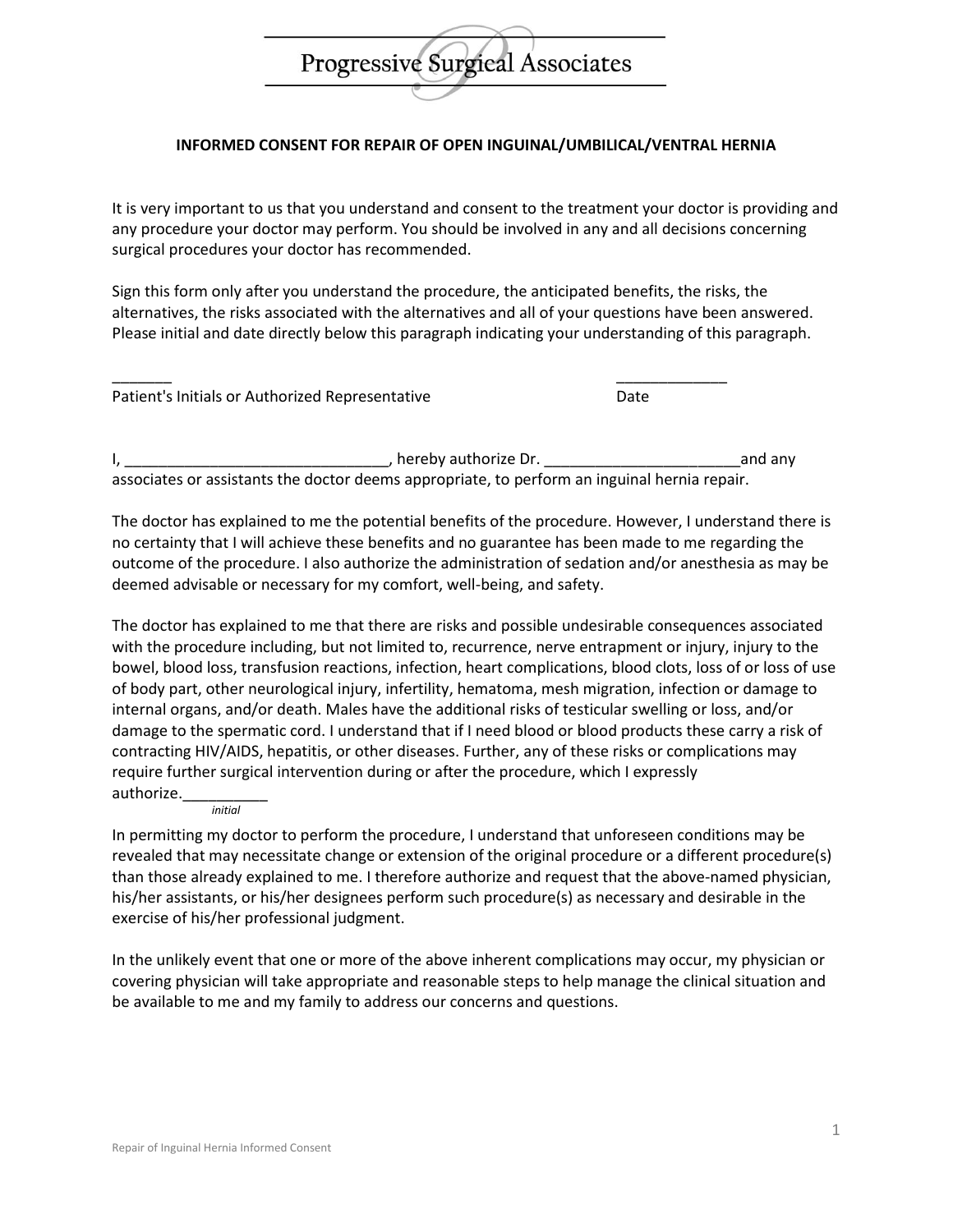The reasonable alternatives to the procedure have been explained to me. These alternatives include but are not limited to, doing nothing.

**Progressive Surgieal Associates** 

I hereby authorize the doctor and/or the hospital or surgical center to utilize or dispose of removed tissues, parts or organs resulting from the procedure authorized above.

I consent to any photographing or videotaping of the procedure that may be performed, provided my identity is not revealed by the pictures or by descriptive texts accompanying them.

I consent to the admittance of students or authorized equipment representatives to the procedure room for purposes of advancing medical education or obtaining important product information.

By signing below, I certify that I have had an opportunity to ask the doctor all my questions concerning anticipated benefits, material risks, alternative therapies, and risks of those alternatives, and all of my questions have been answered to my satisfaction.

| Signature of Patient         | Relationship | Date | Time |
|------------------------------|--------------|------|------|
| or Authorized Representative |              |      |      |

❑ The Patient/Authorized Representative has read this form or had it read to him/her.

❑ The Patient/Authorized Representative states that he/she understands this information.

❑ The Patient/Authorized Representative has no further questions.

| Signature of Witness | Date | Time |
|----------------------|------|------|
|                      |      |      |

\_\_\_\_\_\_\_\_\_\_\_\_\_\_\_\_\_\_\_\_\_\_\_\_\_\_\_\_\_\_\_\_\_\_ \_\_\_\_\_\_\_\_/\_\_\_\_\_\_

## **CERTIFICATION OF PHYSICIAN:**

I hereby certify that I have discussed with the individual granting consent, the facts, anticipated benefits, material risks, alternative therapies and the risks associated with the alternatives of the procedure(s).

| Physic<br>$\overline{a}$ | $\cdots$<br>ırne<br>_<br>$\sim$ |
|--------------------------|---------------------------------|
|                          |                                 |